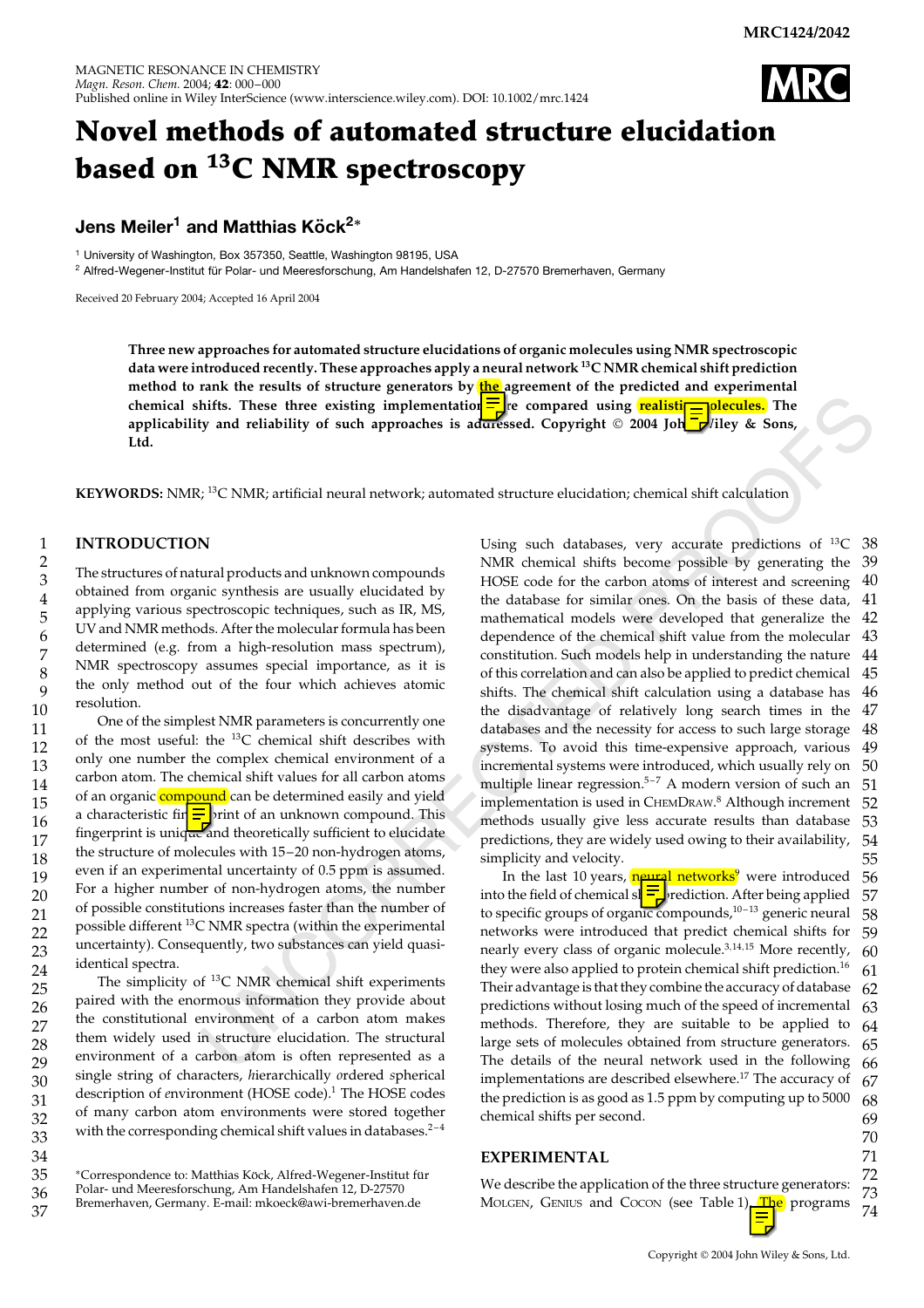

**Table 1.** Molecular formulae, computational aspects and results obtained for the model compounds **1**–**3**

| AQ1 |                        |                                     |                       |                                  | Computational data                |                       |                  | R.m.s.d. (experiment—ANN.)<br>$\overline{\phantom{a}}$ |                |  |
|-----|------------------------|-------------------------------------|-----------------------|----------------------------------|-----------------------------------|-----------------------|------------------|--------------------------------------------------------|----------------|--|
|     | Structure<br>generator | Compound                            | Molecular<br>formula  | No. of<br>possible<br>structures | No. of<br>generated<br>structures | Overall<br>time $(a)$ | Correct<br>(ppm) | -<br><b>Best</b><br>(ppm)                              | Worst<br>(ppm) |  |
|     | <b>MOLGEN</b>          | $N$ -Allyl- $N'$ -ethylthiovren (1) | $C_6H_{10}N_2S$       | 709 259                          | 709 259                           | 8213                  | 0.7              | 0.7                                                    | 93.5           |  |
|     | <b>GENIUS</b>          | Tryptophan (2)                      | $C_{11}H_{12}N_2O_2$  | $\sim 6.6 \times 10^{10}$        | 10752                             | 400                   | 1.4              | 1.4                                                    | 58.7           |  |
|     | COCON                  | Prianosin D acetate (3)             | $C_{22}H_{19}N_3O_4S$ | -                                | 22572                             | 200                   | 5.9              | 4.6                                                    | 23.0           |  |

<sup>a</sup> Calculated on a PC equipped with a Pentium III processor (1000 MHz). Calculation time of COCON is not included for **3**.

GENIUS and COCON rely on the direct use of spectroscopic data (see <mark>belمعد).</mark> Molgen is a powerful structure generator that comput  $\frac{1}{\sqrt{2}}$  possible structures for a given molecular formula.<sup>18,19</sup> For molecules with up to 12 non-hydrogen atoms, the algorithm computes all possible constitutions in a reasonably short period of time (from a few seconds up to 24 h). The resulting set of structural proposals contains up to a few million members. The  $^{13}$ C NMR spectrum for all structural proposals is then computed using the artificial neural network-based program C\_sHIFT.<sup>14,17</sup> The r.m.s.d. of the **computed** and the experimental chemical shift values over  $\frac{d}{dx}$  carbon atoms serves as a quality factor for the similarity of the two spectra.<sup>20c,21</sup> Also, constitutions that yield a r.m.s.d. value below the experimental deviation plus the standard deviation of the prediction method are treated as potentially correct constitution of the unknown compound.22 Increasing the number of non-hydrogen atoms, the constitutional space soon extends the critical size that can be computed using MOLGEN in a meaningful period of time.

20 21 22 23 24 25 26 27 28 29 30 31 32 33 34 35 36 37 38 39 40 41 42 43 44 45 46 47 At this point, the search algorithm needs to be modified: instead of considering the complete constitutional space, only a subspace is generated, while ensuring that the correct solution is part of this subspace. GENIUS uses a genetic algorithm to generate this structural subspace.<sup>23</sup> For this purpose, the constitution of each molecule is coded in a string. For these strings, mutation (changing the string) and recombination (combining two strings) operators were defined. With this implementation, a set of constitutions can be treated as a population of individuals that undergoes cycles of recombination and mutation under the influence of a continuous selection pressure: $^{23}$  the first step is the generation of a small, randomly chosen part of the constitutional space and the comparison of the predicted with the experimental chemical shift values for all members of this subspace. The resulting r.m.s.d. values are applied as a fitness function and serve as selection criteria for the recombination step. The offspring is now generated by recombining two molecules to form a new one and applying eventually a mutation. The resulting new set of molecules again undergoes the processes of selection, recombination and mutation. This algorithm optimizes the members of the population to meet the experimental NMR spectrum and therefore samples the structural subspace of interest. It suggests the correct solution for all tested examples with up to 15 non-hydrogen atoms and for most examples with up to 20 non-hydrogen atoms.<sup>23</sup>

48 49 50 51 52 53 54 55 56 57 58 59 60 61 62 63 At the size of about 15–20 non-hydrogen atoms, additional experimental information becomes necessary to solve the structure unambiguously. This information can be lists of necessary (good list) or forbidden (bad list) fragments applied in MOLGEN or GENIUS, which can be known from synthesis, experience or additional experimental data.<sup>21</sup> The COCON algorithm<sup>20,24</sup> is specialized to exploit twodimensional NMR connectivity information, which drastically reduces the size of the structural space spanned by one molecular formula. Thus, the structural space to be generated is restricted to all structures that meet the experimental connectivity information. The ranking within this subspace is again obtained by computing the  ${}^{13}C$  NMR chemical shift values<sup>20c</sup> with  $C$  SHIFT.<sup>21</sup> Cocon also allows including information from other sources as fixed bonds or forbidden bonds. This corresponds to the good list and bad list philosophy.

slockates with up to 12 con-hydrogen of recessary (goal link) or forbulach (solicition of the materials of results and results are results as a special of the constraints and the material data.<sup>23</sup> Systems or a compute sa 64 65 66 67 68 69 70 71 72 73 74 75 76 77 78 79 80 81 82 83 84 85 86 87 88 89 90 91 92 93 94 Figure 1 illustrates the critical influence of the size of the constitutional space on the choice of the applied algorithm. As long as the constitutional space is small enough to be generated completely, MOLGEN is the tool of choice. The generation of the complete set of possible constitutions guarantees that the correct solution is generated and analyzed. However, MOLGEN becomes too slow as the molecular size increases. In contrast, GENIUS generates only a small part of the constitutional space by incorporating the experimental information into the process of structure generation. It is therefore able to find the correct constitution in much larger constitutional spaces. However, since only part of the structural space is evaluated, no guarantee can be given that the correct solution was generated. Increasing the structural space still further, the  $^{13}$ C NMR spectrum alone is no longer a unique molecular fingerprint, if the uncertainties of the experiment and the shift prediction are taken into account. COCON generates all possible constitutions that meet the connectivity information obtained from two dimensional NMR spectra. In contrast to GENIUS but similar to MOLGEN, the COCON algorithm generates the complete subspace of constitutions that are consistent with the connectivity data; hence the correct constitution will be among the generated structural proposals. However, the similarity among the obtained constitutions and the predicted NMR spectra will be much higher. For that reason, more than one of the generated constitutions can satisfy the experimental NMR spectrum with a small r.m.s.d. value. In that case, no unambiguous solution is possible but the list of possible constitutions can be dramatically reduced, typically by a factor of 0.001–0.002.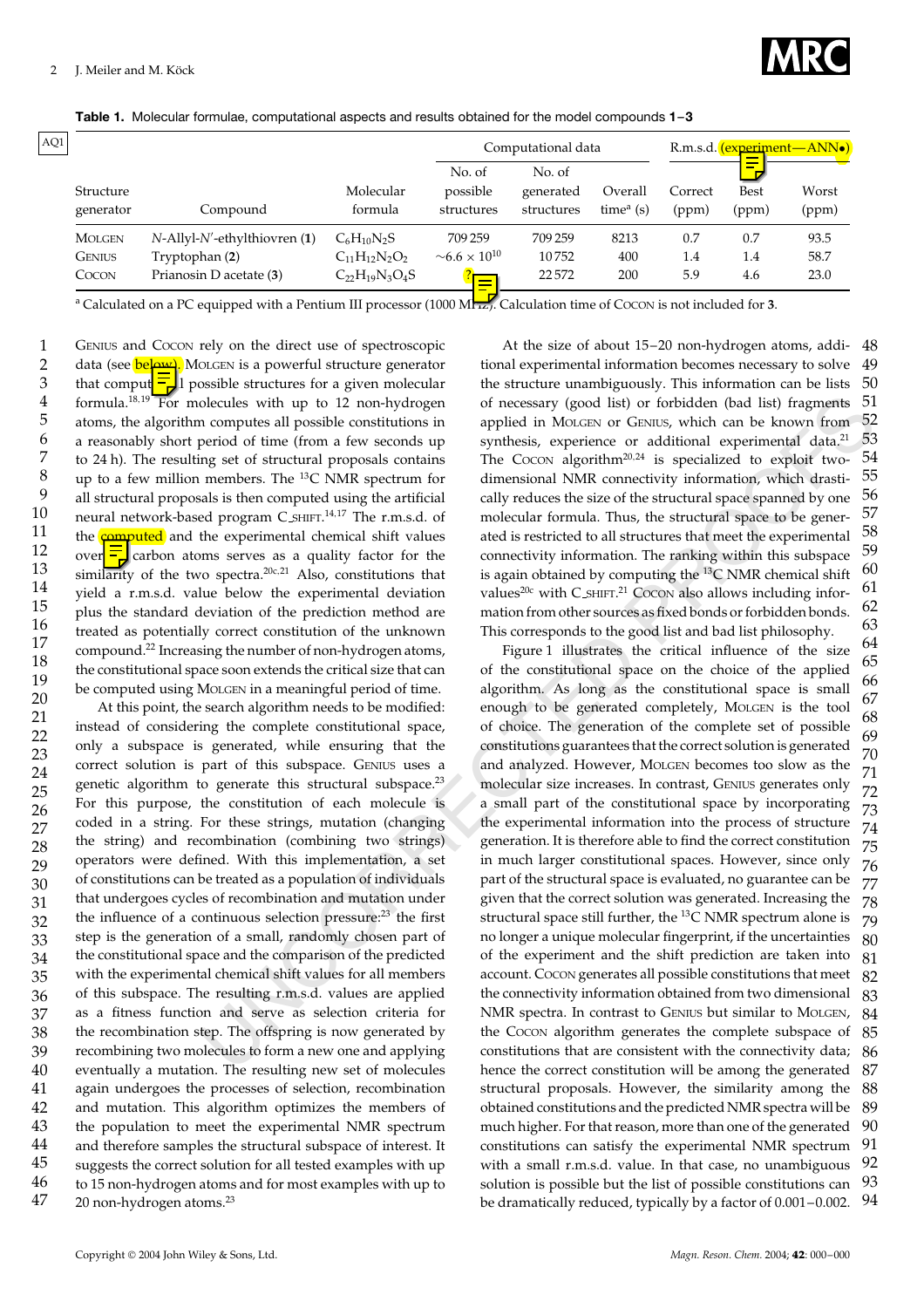



**Figure 1.** Applicability ranges for the methods of automated structure elucidation. While the total number of constitutions possible for a given molecular formula is smaller than  $\sim$ 10<sup>6</sup>, all structures and the respective <sup>13</sup>C NMR spectrum may be generated computationally. The structural space is usually sufficiently small to make the agreement of experimental and predicted 13C NMR a unique identifier of the correct constitution. However, if the number of possible constitutions increases above  $\sim$ 10<sup>6</sup> it becomes time-wise inefficient and finally it is impossible to generate the complete structural space. The 13C NMR spectrum remains a sufficient identifier of the correct constitution so that an algorithm that generates the structural space around the correct structure will succeed. If the number of possible constitutions increases above  $\sim$ 10<sup>12</sup>, the similarity between the experimental and predicted <sup>13</sup>C NMR spectra alone is no longer a unique identifier for the correct constitution—other constitutions will gain similarly good agreements. Additional constitutional information from 2D NMR spectra is used to limit the structural space generated.

## **RESULTS AND DISCUSSION**

unique identifier of the correct constitution is a relation of the two indices in the section of the matter of the content with a more in the matter of the content of the content of the properties of the spectrum over all The capabilities of these approaches are illustrated with three model compounds. Table 1 summarizes some experimental details and the calculation results. The first example, a thiourea derivative (1) with the molecular formula  $C_6H_{10}N_2S$ , covers a constitutional space of about 700 000 molecular constitutions, which can be generated by MOLGEN. The two double-bond equivalents and three heteroatoms result in a structural space of medium size for a molecule with nine non-hydrogen atoms. The correct constitution is ranked with the lowest r.m.s.d. to the experimental  $^{13}C$  NMR spectrum and is well separated from the second-ranked constitution (0.70 ppm compared with 1.65 ppm). The histogram of the r.m.s.d. value distribution between the experimental  $^{13}$ C NMR spectrum and the computed 13C NMR spectra of all constitutions is shown in Fig. 2. The deviation between the experimental and predicted 13C chemical shift of **1** is illustrated for all carbon atoms in Fig. 3.

The second example, tryptophan (**2**), has 15 nonhydrogen atoms (including four heteroatoms) and eight double-bond equivalents, thus spanning a much larger constitutional space. The complete generation of all structures with MOLGEN would take some days and the prediction/analysis of the NMR  $s = \frac{1}{\sqrt{2}}$  and  $s = \frac{1}{\sqrt{2}}$  some vears tion/analysis of the NMR  $s = \frac{1}{\sqrt{2}}$  ra w $\frac{1}{\sqrt{2}}$  some vears. By contrast, GENIUS generates only about  $1\frac{1}{5}$ ) trial cons tutions and arrives at the correct solution structure in a few minutes. The correct constitution is ranked with the lowest r.m.s.d. to the experimental 13C NMR spectrum and is well separated from the second-ranked constitution (1.4 ppm



**Figure 2.** The three histograms visualize the distribution of the computed root mean square deviations (r.m.s.ds) between the experimental and the predicted spectrum over all members of the generated sets of molecules for the three model compounds and the three methods: (a) N-allyl-N'-ethylthiovren (**1**) solved with MOLGEN in combination with C SHIFT, (b) tryptophan (**2**) solved with GENIUS and (c) prianosin D acetate (3) solved with Cocon in combination with C<sub>-SHIFT</sub>.



**Figure 3.** The deviation between the experimental and predicted 13C chemical shifts for **1**,**2** and **3** is illustrated for all carbon atoms by circles of different radii.

61 62 63 64 compared with 2.8 ppm). The histogram of the r.m.s.d. distribution for the structural proposals of **2** is shown in Fig. 2. The deviation between the experimental and predicted  $^{13}C$ chemical shift of **2** is illustrated for all carbon atoms in Fig. 3.

65 66 67 68 69 70 71 72 73 74 75 76 77 78 79 80 The third example, prianosin D acetate  $(3)$ ,<sup>25</sup> has an unknown number of possible constitutions. The published data set of experimental NMR data was completed with theoretical correlation data [a theoretical data set contains for a given constitution all  ${}^{1}H,{}^{1}H$ -COSY correlations which are based on <sup>3</sup>*J*(H,H) interactions, for <sup>1</sup>H,X-HMBC correlations  $\frac{2J(X,H)}{T}$  or  $\frac{3J(X,H)}{T}$  interactions and for 1,1-ADEQUATE all  ${}^{2}$ *J*(C,H) correlations] for the Cocon calculation including all  ${}^{1}H, {}^{1}H$ -COSY (6),  ${}^{1}H, {}^{13}C$ -HMBC (40), 1,1-ADEQUATE (15) and  ${}^{1}H,{}^{15}N$ -HMBC (9) correlations. Even with this almost complete theoretical data set, 22 572 different structures are generated by COCON. The  $^{13}$ C chemical shift deviations were calculated for all structures and the correct structural proposal is ranked as 28th within the first 0.2% with an r.m.s.d. value of 5.9 ppm. The comparable

83 84

85

81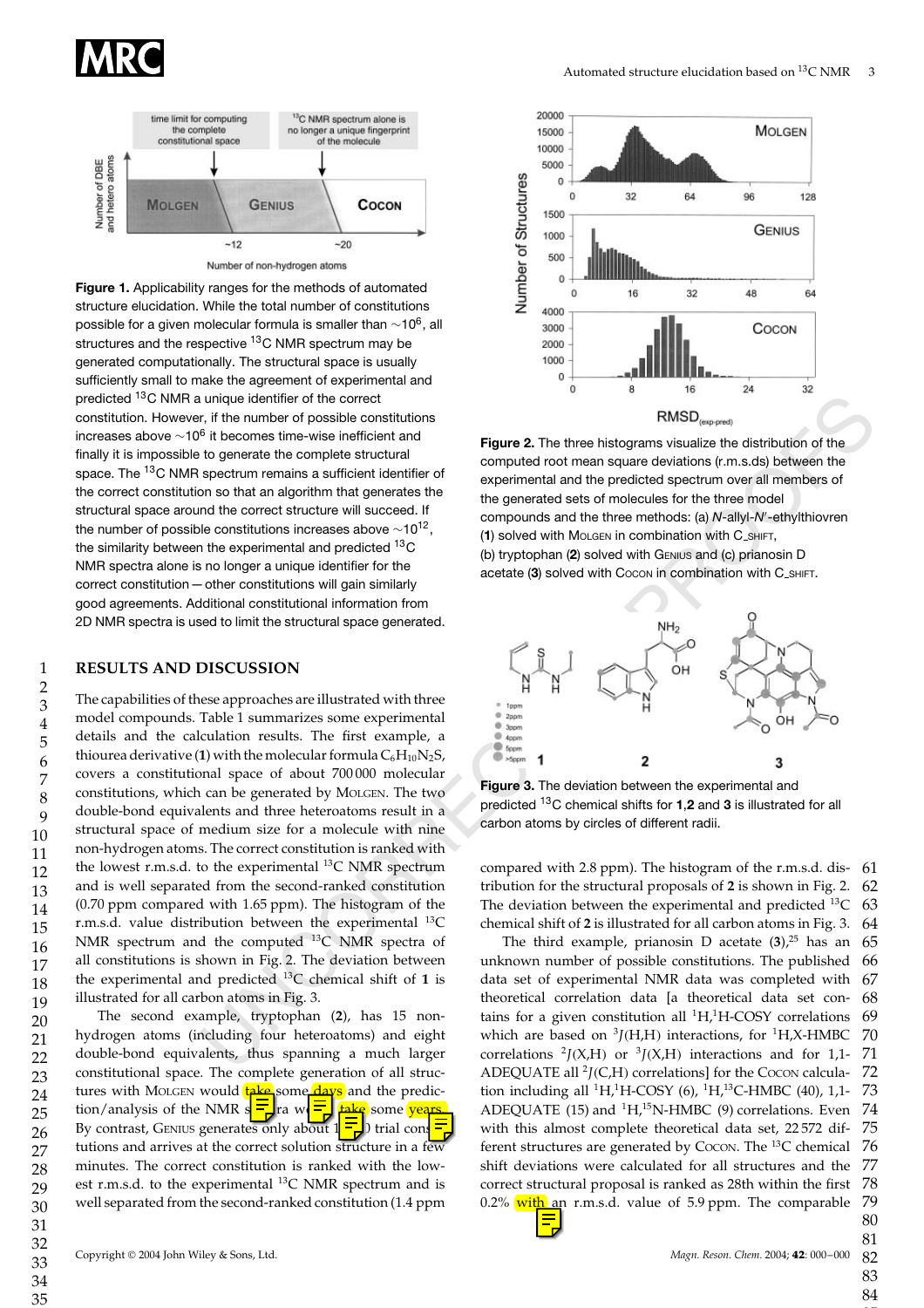1 2 3 4 5 6 7 8 9 10 11 12 13 14 15 16 large r.m.s.d. value obtained for some natural compounds are caused by several reasons: (a) these structures are relatively seldom in databases and therefore underrepresented in the training of the neural networks, (b) they contain many highly substituted carbon atoms and (c) a lot of uncommon structural fragments, which are predicted less accurately;  $S-C^*$  = C — C = O, for example, is predicted 22.3 ppm too low. However, among the top-ranked 100 structures the 28th is the only one that allows planarity of the conjugated  $\pi$ -electronic system and is therefore the only plausible lowenergy solution (supporting information is available from the  $\frac{1}{2}$  authors request). Figure 2 shows the histogram of the r.m.s.d. dis  $\frac{1}{\sqrt{2}}$  tion between calculated and the experimental  $^{13}$ C NM $\overline{K}$  spectra. The deviation between experimental and predicted 13C chemical shift of **3** is illustrated for all carbon atoms in Fig. 3.

3. The size of the tensor is consistent of the space of the consistent of the space of the consistent of the space of the consistent of the space of the consistent of the space of the consistent of the space of the consis 17 18 19 20 21  $22$ 23 24 25 26 27 28 29 30 31 32 33 34 35 36 37 38 39 40 41 42 43 44 45 46 47 48 49 Hence the applicability of the three algorithms correlates strongly with the size of the constitutional space. MOLGEN is limited by the computation time necessary for generating all constitutions and predicting their  $^{13}$ C NMR spectrum. It works reliably for molecules with less than 13 non-hydrogen atoms; for larger molecule  $\frac{1}{\epsilon}$  required computation time exceeds 24 h. GENIUS can push this limit to about 20 non-hydrogen atoms, by generating only a dynamically determined part of highly probable structures. This algorithm has the dis  $\overline{\phantom{a}}$  antage that no guarantee can be given that the correct molecule was generated. For larger molecules, the 13C NMR spectrum alone is no longer a unique fingerprint of a molecule, if the uncertainties in the experiment and in the prediction are both taken into account; additional (experimental) information is necessary to obtain an unambiguous solution. Both algorithms, MOLGEN and GENIUS, profit from a 'good list' (fragments that have to be used) and a 'bad list' (fragments that are forbidden). Such fragments can be known from synthesis, experience or other experiments (UV or IR spectroscopy or mass spectrometry) and can restrict the search space dramatically. By applying such lists, the necessary computation times can be reduced and the size of the molecules can be increased. A specialized approach for incorporating additional information is COCON, which uses connectivity information from two-dimensional NMR data to decrease the size of the constitutional space. In combination with the subsequent chemical shift prediction, it is able to reduce the number of possible constitutions even for complex natural products with up to 30 non-hydrogen atoms (or even more) to a small number that can be analyzed by hand. In less complex cases the correct solution is often ranked first.

## **CONCLUSION**

The algorithms presented here give the spectroscopist a variety of tools that help to find the correct solution structure



64 65

89

57 58 59 60 61 62 63 faster and without biasing the search **of structural space**. For small molecules with less than  $2\frac{1}{2}$  none atoms, such automated protocols can arrive  $\frac{1}{\sqrt{2}}$  the correct solution for the majority of the standard structures in organic chemistry. However, the knowledge and experience of the chemist is required to analyze more complex problems and to evaluate the more  $e^{\frac{1}{2}}$  structures suggested by a structure generator.

#### **Acknowledgements**

66 67 68 69 70 The authors thank Martin Will, Reinhard Meusinger, Markus Mehringer, Adalbert Kerber, Thomas Lindel, Walter Maier, Jochen Junker and Erdogan Sanli for their contributions to the individual subprojects in recent years. They also thank Bill Wedemeyer for useful discussions and carefully reading the manuscript. Jens Meiler is supported by the Human Frontier Scientific Program (HFSP).

#### **REFERENCES**

- 1. Bremser W. *Anal. Chim. Acta* 1978; **103**: 355.<br>2. **BASF AG, 2002**. **All Aquates 103**: 355.
- 
- 3. Robien W. *Nachr.* C**h.** Tech. Lab. 1998; 46: 74.
- 3. Robien W. Nuchr. Contract Latel 1996, 46: 74.<br>4. Advanced Chemistry Development, 1996–2001 $\sqrt{5}$ .  $76 \over 76$
- 5. Clerc J-T, Sommerauer H. *Anal. Chim. Acta* 1977; **95**: 33.
- 6. Bremser W, Ernst L, Franke B, Gerhards R, Hardt A. *Carbon-13 NMR Spectral Data*. Verlag Chemie: Weinheim, 1981.
- 7. Fürst A, Pretsch E. Anal. Chim. Acta 1990; 229: 17.
- 7. Furst A, Pretsch E. *Anal. Chim. Acta* 1990: 229: 17.<br>8. Cambridge Soft Corporation, 1985–97 $\frac{1}{2}$
- Zupan J, Gasteiger J. *Neural Network* For Chemists. VCH: Weinheim, 1993.
- 83 84 10. Kvasnicka V, Sklenak S, Pospichal J. *J. Chem. Inf. Comput. Sci.* 1992; **32**: 742.
- 11. Ivanciuc O. *Rev. Roum. Chim.* 1995; **40**: 1093.
- 85 86 12. Thomas S, Kleinpeter E. *J. Prakt. Chem./Chem.-Ztg.* 1995; **337**: 504.
- 13. Meiler J, Meusinger R, Will M. *Monatsh. Chem.* 1999; **130**: 1089.
- 87 88 14. Meiler J, Will M, Meusinger R. *J. Chem. Inf. Comput. Sci.* 2000; **40**: 1169.
- 15. Le Bret C. *SAR QSAR Environ. Res.* 2000; **11**: 211.
- 16. Meiler J. *J. Biomol. NMR* 2003; **26**: 25.
- 90 91 17. Meiler J, Maier W, Will M, Meusinger R. *J. Magn. Reson.* 2002; **157**: 242.
- 92 93 18. Benecke C, Grund R, Hohberger R, Kerber A, Laue R, Wieland T. *Anal. Chim. Acta* 1995; **314**: 141.
- 94 19. Wieland T, Kerber A, Laue R. *J. Chem. Inf. Comput. Sci.* 1996; **36**: 413.
- 95 96 97 98 20. (a) Lindel T, Junker J, Köck M. J. Mol. Model. 1997; 3: 364; (b) Lindel T, Junker J, Köck M. Eur. J. Org. Chem. 1999; 573; (c) Köck M, Junker J, Maier W, Will M, Lindel T. Eur. J. Org. *Chem.* 1999; 579.
- 99 100 21. Meiler J, Sanli E, Junker J, Meusinger R, Lindel T, Will M, Maier W, Köck M. J. Chem. Inf. Comput. Sci. 2002; 42: 241.
- 101 23. (a) Meiler J, Will M. *J. Chem. Inf. Comput. Sci.* 2001; **41**: 1535; 22. Meiler J, Meringer M. *MATCH* 2002; **45**: 85. (b) Meiler J, Will M. *J. Am. Chem. Soc.* 2002; **124**: 1868.
- 102 24. (a) Junker J, Maier W, Lindel T, Köck M. *Org. Lett.* 1999; 1: 737; <sub>103</sub><br>(b) Kärk M. Junker J, Jin del T, *Org. Lett.* 1999; 1: 2041 (b) Köck M, Junker J, Lindel T. Org. Lett. 1999; 1: 2041.
- 104 105 Sasaki T, Kobayashi J. *J. Org. Chem.* 1988; **53**: 4621; (b) Kobayashi J, Cheng J-F, Ishibashi M, Nakamura H, Ohizumi Y, Hirata Y,  $106\,$ 107 25. (a) Cheng J-F, Ohizumi Y, Walchli MR, Nakamura H, Hirata Y, ¨ Sasaki T, Lu H, Clardy J. *Tetrahedron. Lett.* 1987; **28**: 4939.
	- 108
	- 109
	- 110
	- 111 112
- Copyright 2004 John Wiley & Sons, Ltd. *Magn. Reson. Chem.* 2004; **42**: 000–000